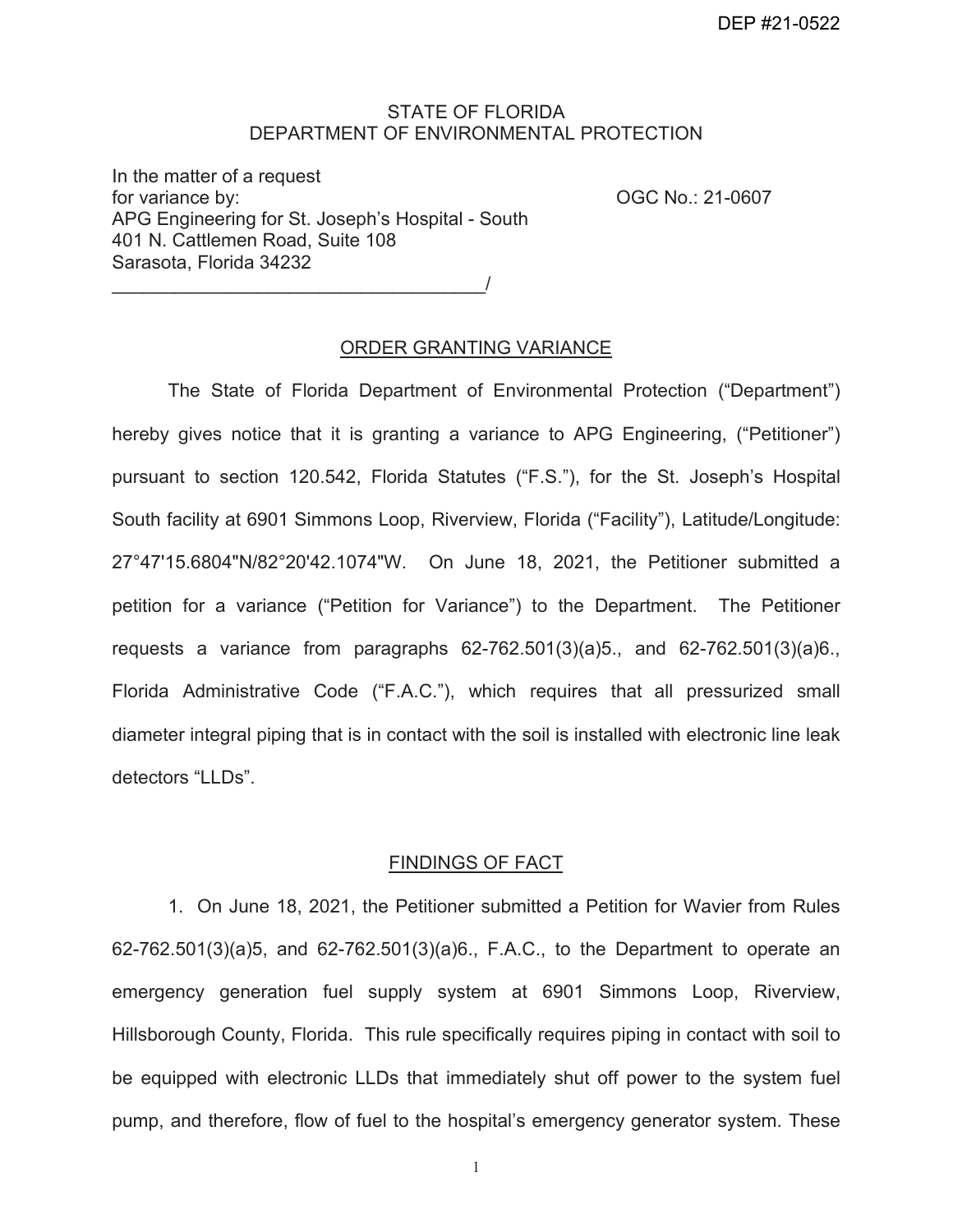electronic LLDs shall be capable of detecting a discharge of 3.0 gallons per hour (gph) with a probability of detection of 0.95 percent (%) and a probability of false alarm of 0.05% at an equivalent line pressure of 10 pounds per square inch (psi) and shut off power to the pump, or in the case of mechanical line leak detectors, restrict the flow of fuel within one hour of leak detection.

since 1934. 2. The property at 6901 Simmons Loop, where the St. Joseph's hospital is located, contains approximately 53.3 acres, and is zoned 7300 HOSPITAL/PRIVATE. This property is currently the site of an active medical facility and has operated as such

 generators which support electronic medical life support systems in the case of power outage. 3. Operations at the St. Joseph's Hospital - South involve the use of two (2) 20,000-gallon aboveground storage tanks (ASTs) that supply fuel to emergency backup

 detector equipped with an audible and visible alarm system. The piping from the pump 4. The current configuration for release detection is an electronic line leak to the building is pressurized and run underground in a double-walled fiberglass piping system that is sloped to low points with monitoring wells that have leak detection monitors. The system triggers an audible and visible alarm at the plant engineering control room if a leak occurs within the piping and/or tank system. This system met rule requirements when installed; however, the configuration conflicts with the 2019 amendments to rule 62-762.501(3)(a)6., F.A.C., requiring that "all pressurized small diameter piping installed prior to January 11, 2017, that is in contact with the soil must be installed with line leak detectors meeting the requirements of paragraph 62-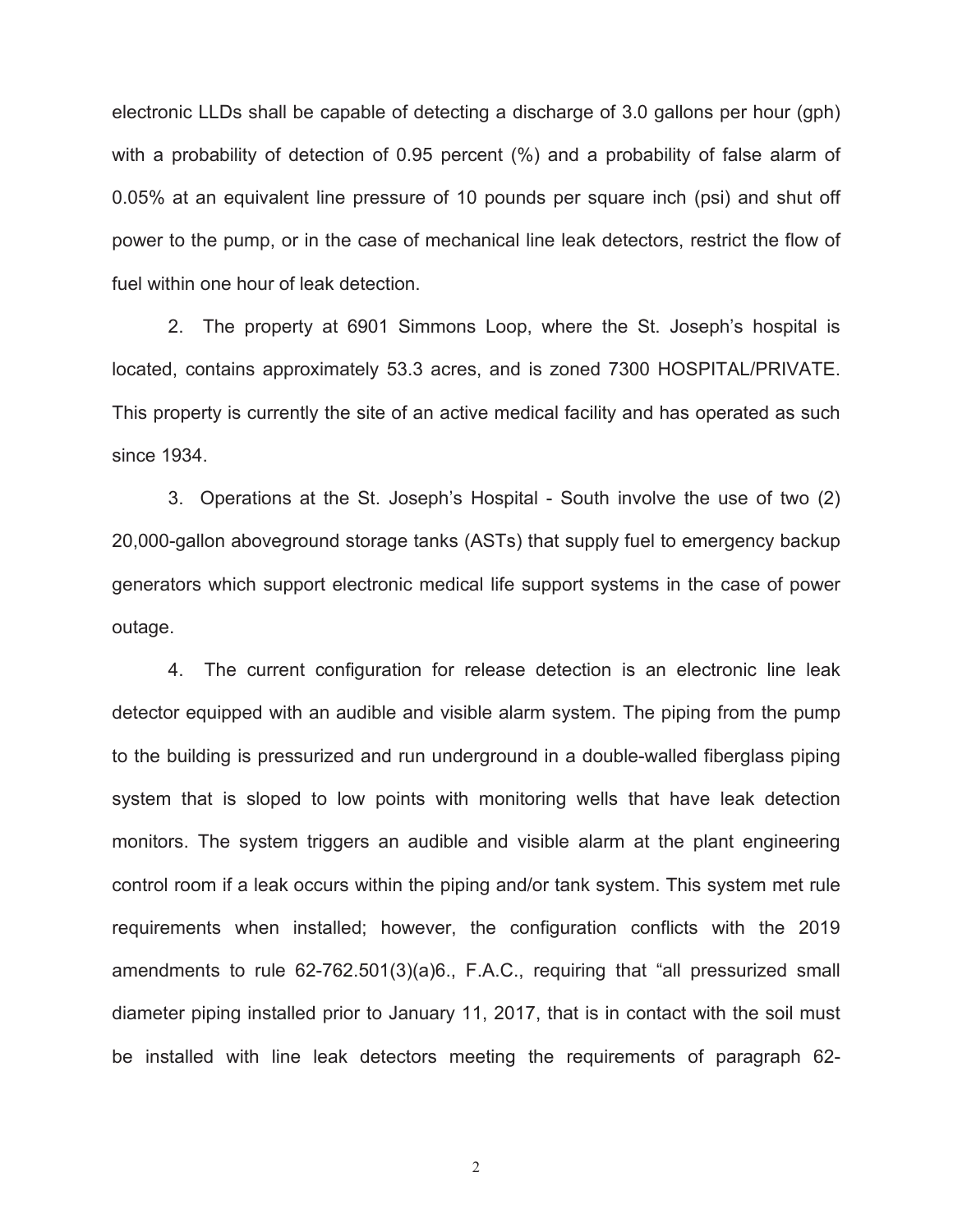requires an automatic shut off of the fuel pump at the time of leak detection. 762.601(4)(b), F.A.C., by January 11, 2018." Paragraph 62-762.601(4)(b), F.A.C.,

 manned 24 hours each day. Should an alarm occur, any release will be managed 5. The Petitioner provided justification for this variance regarding potential loss of patient lives if emergency generator fuel is restricted upon release detection and petitioned for the audible/visible alarm and sloped system to be considered by the Department. Additionally, the petitioner provided assurance that this system will be immediately by the engineering staff in the control room.

 6. Based on the information submitted on June 18, 2021, the Petitioner has demonstrated that the current emergency generator configuration does not pose an imminent threat to the protection of the lands, surface waters, or groundwaters of the state, as personnel will be immediately alerted and available to address any leak detection incidents immediately.

7. No comments have been received from the public in response to the Notice of Receipt of this variance published in the Florida Administrative Register on June 24, 2021.

#### CONCLUSIONS OF LAW

 any of its rules upon a demonstration that the purpose of the underlying statute will be or has been achieved by other means and that application of the rule would create a 1. Section 120.542, F.S., authorizes the Department to grant a variance from substantial hardship or would violate principles of fairness.

2. The Petitioner has demonstrated that it will suffer a substantial hardship if it is required to comply with Rules 62-762.501(3)(a)5. and 62-762.501(3)(a)6., F.A.C., as an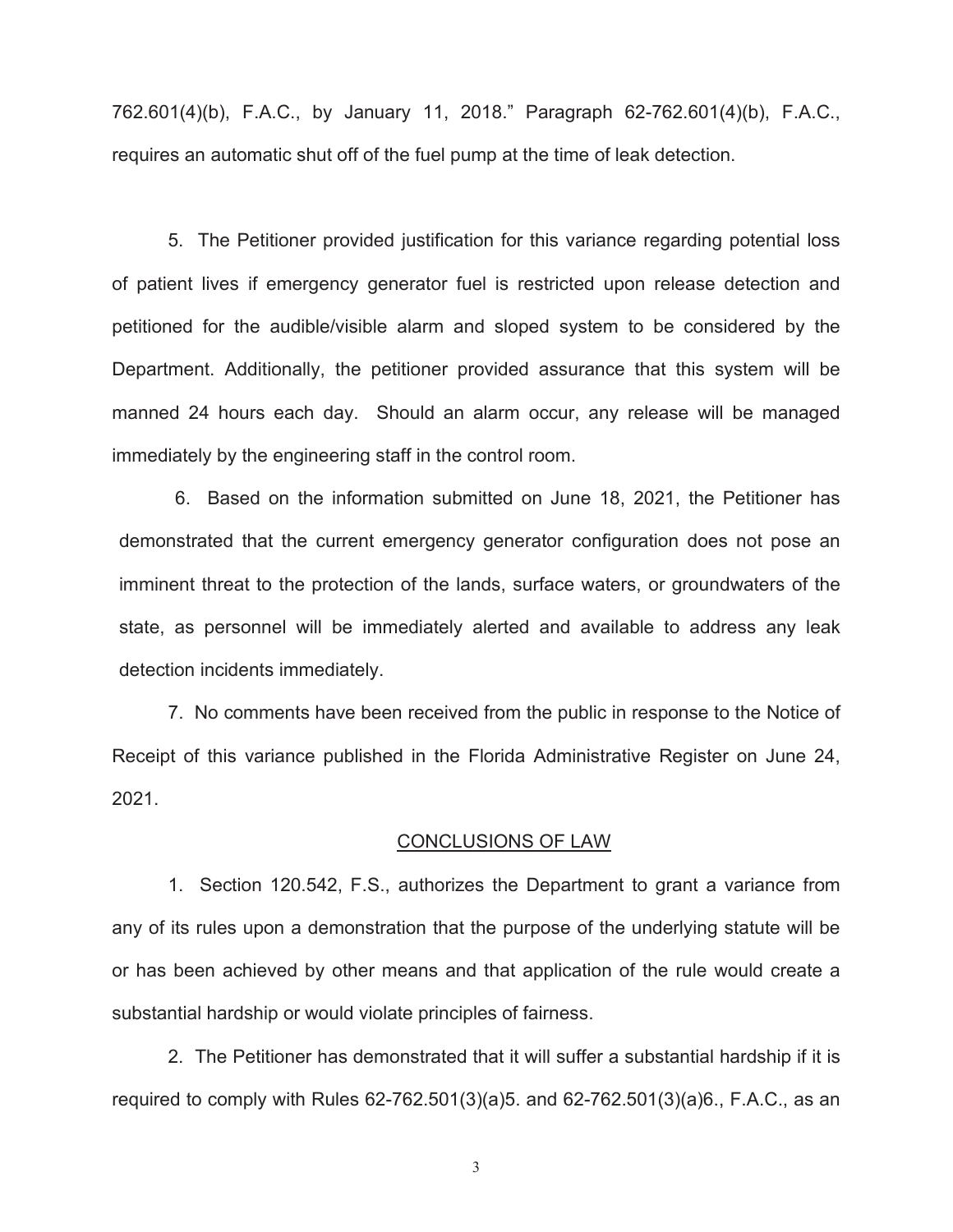automatic fuel pump power shut off or restriction of emergency generator fuel flow would risk the loss of patient lives in their hospital's care. When the fuel supply to an emergency generator that is powering a life-support system is terminated, a patient could immediately experience life-threatening conditions.

 F.A.C., and that the purpose of the underlying statute has been met by other means. 3. The Department concludes Petitioner has demonstrated that a variance from the provision of Rules 62-762.501(3)(a)5. and 62-762.501(3)(a)6., F.A.C. is warranted, that it would suffer a substantial hardship if the variance was not granted, that the grant of the variance will be consistent with the general intent and purpose of Chapter 62-762,

4. This variance, by itself, does not constitute authorization for Petitioner to proceed with the operation of aboveground storage tanks outside of the applicable aboveground storage rule Chapter 62-762, F.A.C. The hospital facility shall operate only in accordance with the appropriate permits issued by the Department or other state agencies as applicable.

For these reasons, the Petition for Variance is GRANTED, subject to the following conditions.

#### **CONDITIONS**

 would otherwise prohibit use of an audible/visible alarm and sloped flow only. This required to support life-sustaining equipment, and during these times, the system must 1. Petitioner shall operate the hospital's aboveground storage tanks and emergency generators based upon the regulations issued by the Department, except the requirement of Rules 62-762.501(3)(a)5. and 62-762.501(3)(a)6., F.A.C., which variance only applies to periods of power outage when emergency generators are be monitored continuously.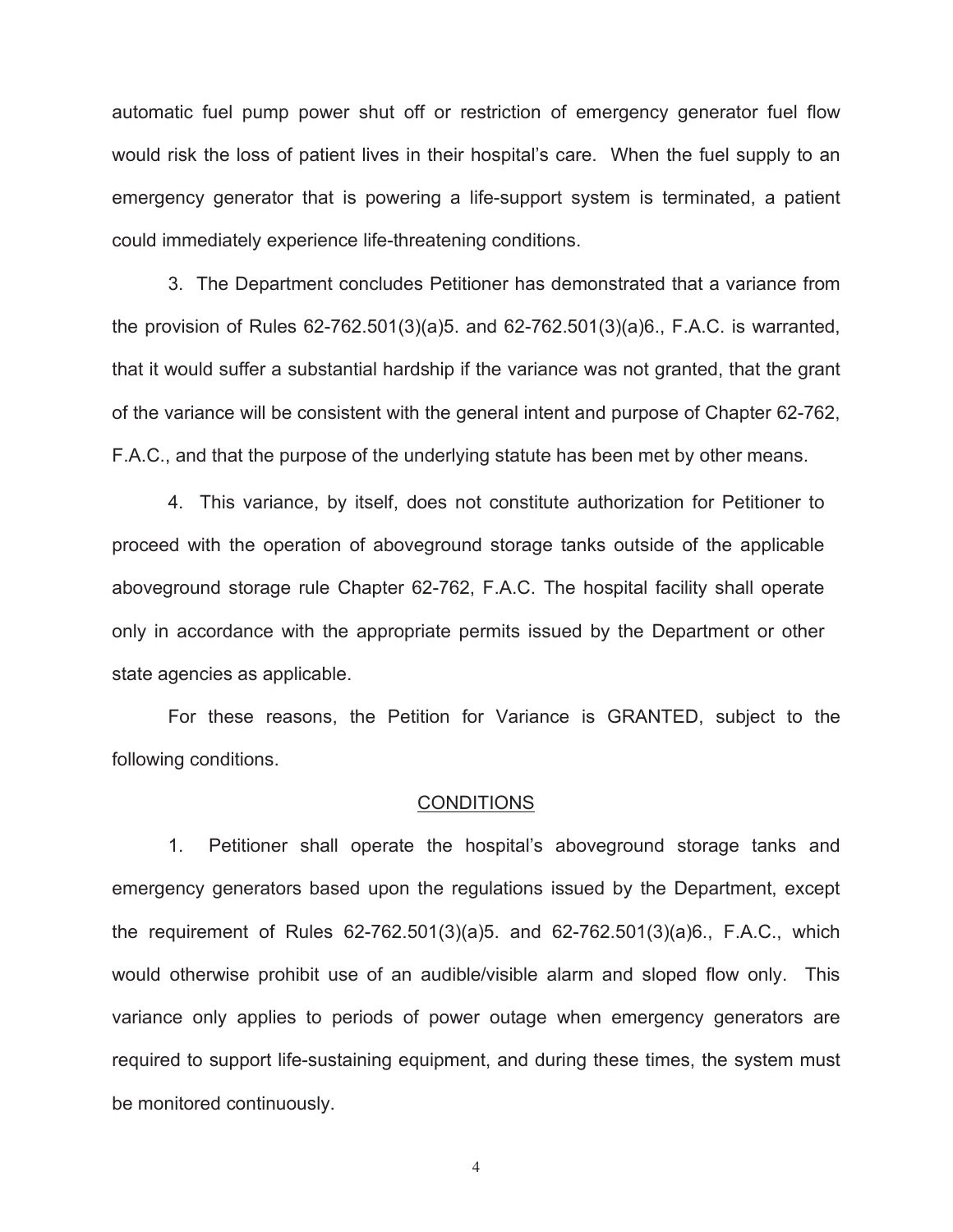2. Unless the Department takes affirmative action to revoke or modify this variance; it shall not expire and shall have an unlimited duration.

 comply with all conditions of the applicable underground storage tank rule, or from any specified in Chapter 62-762, F.A.C. 3. The issuance of this variance does not relieve the Petitioner from the need to applicable requirements of other federal, state, or local laws, including the requirements specified in Chapter 62-762, F.A.C.<br>NOTICE OF RIGHTS

The Department's Order Granting Variance will be considered final unless a timely petition for an administrative hearing is filed under sections 120.569 and 120.57, F.S., before the deadline for filing a petition. The procedures for petitioning for a hearing are set forth below.

 A person whose substantial interests are affected by the Department's proposed agency action may petition for an administrative proceeding (hearing) under sections 120.569 and 120.57, F.S. The petition must contain the information set forth below and must be filed (received) in the Office of General Counsel of the Department at 3900 Commonwealth Boulevard, Mail Station 35, Tallahassee, Florida 32399-3000, or by electronic mail at [Agency\\_Clerk@DEP.state.fl.us.](mailto:Agency_Clerk@DEP.state.fl.us)

 Petitions by the applicant or any of the parties listed below must be filed within 21 days of receipt of this written notice. Petitions filed by other persons must be filed within 21 days of publication of the notice or receipt of the written notice, whichever occurs first. Under section 120.60(3), F.S., however, any person who asked the Department for notice of agency action may file a petition within 21 days of receipt of such notice, regardless of the date of publication. The petitioner shall mail a copy of the petition to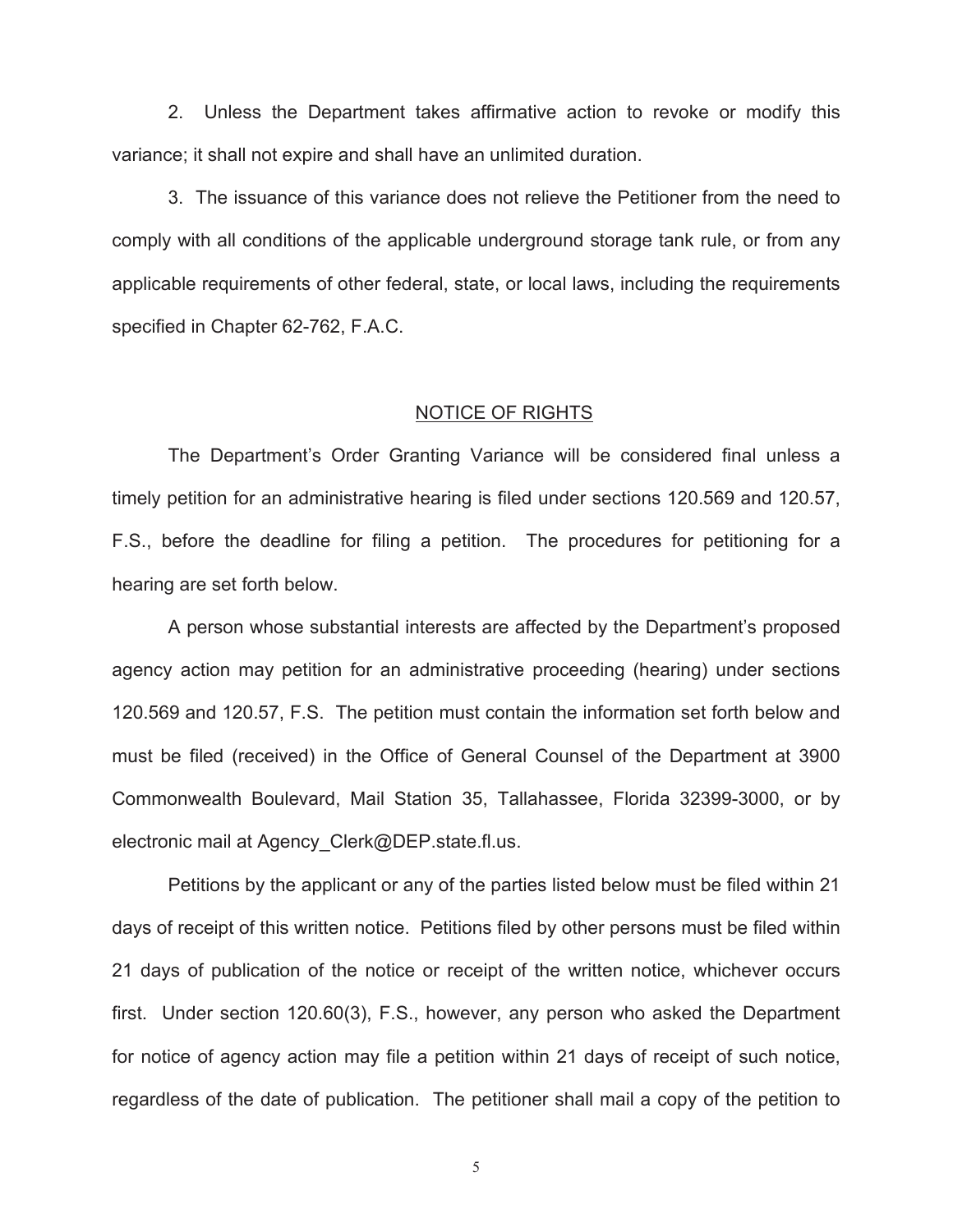at the discretion of the presiding officer upon the filing of a motion in compliance with the applicant at the address indicated above at the time of filing. The failure of any person to file a petition within the appropriate time period shall constitute a variance of that person's right to request an administrative determination (hearing) under sections 120.569 and 120.57, F.S., or to intervene in this proceeding and participate as a party to it. Any subsequent intervention (in a proceeding initiated by another party) will be only Rule 28-106.205, F.A.C.

A petition that disputes the material facts on which the Department's action is based must be in accordance with Rule 28-106.201, F.A.C., and contain the following information:

(a) The name and address of each agency affected and each agency's file or identification number, if known;

(b) The name, address, any e-mail address, any facsimile number, and telephone number of the petitioner, if the petitioner is not represented by an attorney or a qualified representative; the name, address, and telephone number of the petitioner's representative, if any, which shall be the address for service purposes during the course of the proceeding; and an explanation of how the petitioner's substantial interests will be affected by the agency determination;

(c) A statement of when and how the petitioner received notice of the agency decision;

(d) A statement of all disputed issues of material fact. If there are none, the petition must so indicate;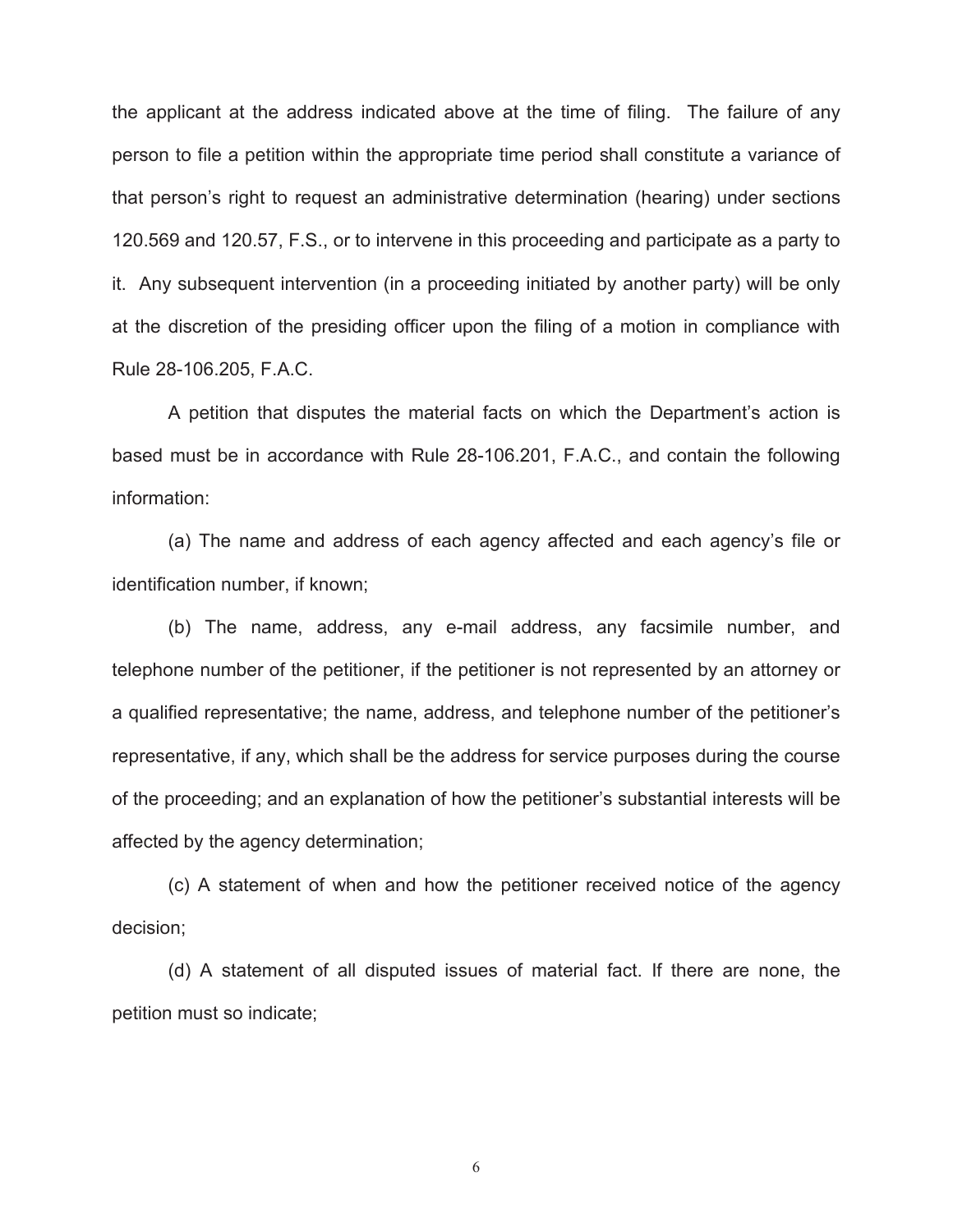(e) A concise statement of the ultimate facts alleged, including the specific facts the petitioner contends warrant reversal or modification of the agency's proposed action;

(f) A statement of the specific rules or statutes the petitioner contends require reversal or modification of the agency's proposed action, including an explanation of how the alleged facts relate to the specific rules or statutes; and

(g) A statement of the relief sought by the petitioner, stating precisely the action petitioner wishes the agency to take with respect to the agency's proposed action.

A petition that does not dispute the material facts on which the Department's action is based shall state that no such facts are in dispute and otherwise shall contain the same information as set forth above, as required by Rule 28-106.301, F.A.C.

become a party to the proceeding, in accordance with the requirements set forth above. Because the administrative hearing process is designed to formulate final agency action, the filing of a petition means that the Department's final action may be different from the position taken by it in this notice. Persons whose substantial interests will be affected by any such final decision of the Department have the right to petition to

become a party to the proceeding, in accordance with the requirements set forth above.<br>In accordance with section 120.573, F.S., the Department advises that mediation is not available in this case under the provisions of that statute. This does not prevent any interested parties from agreeing to other forms of alternate dispute resolution.

 120.68, F.S., by filing a Notice of Appeal under Rule 9.110, Florida Rules of Appellate Any party to this order has the right to seek judicial review of it under section Procedure, with the Clerk of the Department in the Office of General Counsel, 3900 Commonwealth Boulevard, Mail Station 35, Tallahassee, Florida 32399-3000, and by filing a copy of the Notice of Appeal accompanied by the applicable filing fees with the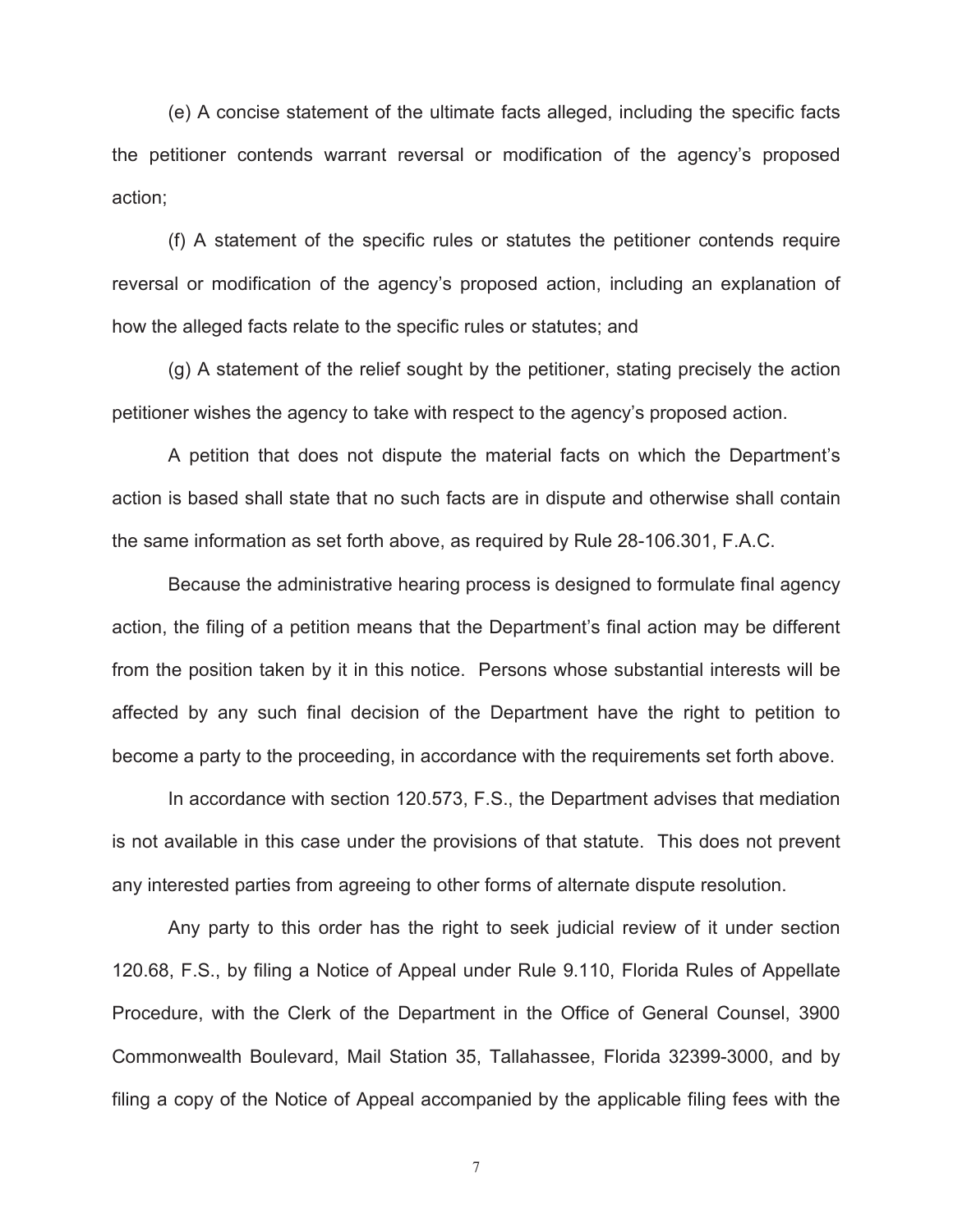appropriate District Court of Appeal. The Notice of Appeal must be filed within 30 days after this order is filed with the Clerk of the Department.

DONE AND ORDERED this 15<sup>th</sup> day of September 2021, in Leon County,

Florida.

STATE OF FLORIDA DEPARTMENT OF ENVIRONMENTAL PROTECTION  $22.01:23 - 04'00'$ Tim J. Bahr, P.G., Director  $\text{Tim J.}$   $\int_{\text{Tim J. Bahr}}^{\text{Digitally signed by}}$  $Bahr$  Date: [2021.09.15](https://2021.09.15)

Division of Waste Management 2600 Blair Stone Road Tallahassee, FL 32399-2400

# CERTIFICATE OF SERVICE

I, the undersigned designated Department clerk, HEREBY CERTIFY that a true and correct copy of the foregoing has been sent by United States Mail to Don Netinho, APG Engineering for St. Joseph's Hospital - South, on this 15<sup>th</sup> day of September 2021.

FILING AND ACKNOWLEDGMENT

FILED, on this date, pursuant to §120.52(11), Florida Statutes, with the designated Department clerk, receipt of which is hereby acknowledged.

\_\_\_\_\_\_\_\_\_\_\_\_\_\_\_\_\_\_\_\_\_\_\_\_\_\_\_\_\_\_ \_\_\_\_\_\_\_\_\_\_\_\_\_  $(Clerk)$   $Q$   $(date)$ 

9/15/2021

CC: